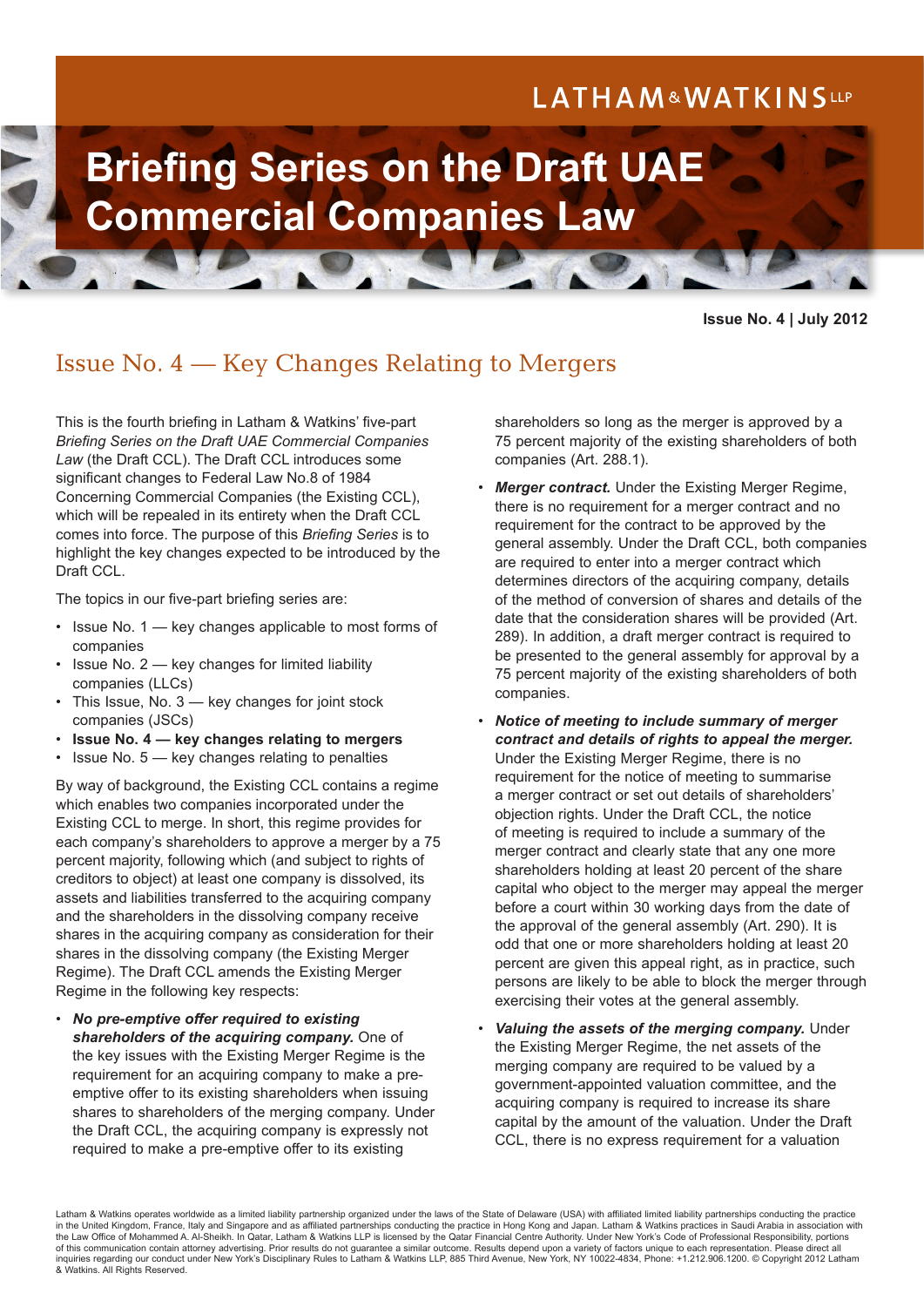of the net assets of the merging company. However, there will need to be a valuation of the shares of the merging company in accordance with the new "non-cash consideration" valuation procedures for LLCs or JSCs (as applicable) as discussed in [Issue No. 2](http://www.lw.com/thoughtLeadership/key-changes-for-llcs-in-draft-uae-commercial-companies-law) and [Issue](http://www.lw.com/thoughtLeadership/briefing-series-issue-no-3-key-changes-for-joint-stock-companies)  [No. 3](http://www.lw.com/thoughtLeadership/briefing-series-issue-no-3-key-changes-for-joint-stock-companies) of this *Briefing Series*.

- *Cashing-out objecting shareholders.* The Draft CCL includes a new provision that allows shareholders who object to the merger resolution to notify the company within 15 days of the resolution that they wish to withdraw from the company and recover the value of their shares. The valuation of the shares is to be assessed by mutual agreement, failing which the valuation shall be referred to a committee formed by the Minister (Art. 292). As drafted, this appears to be a right of shareholders of the acquiring company as well as shareholders of the merging company.
- *Merger resolution from the Minister.* The Draft CCL provides that the Minister shall issue a resolution regulating the methods, conditions and procedures of mergers in respect of all companies except PJSCs, subject to the rules of the UAE Central bank in the case of mergers of banks and financial institutions (Art. 288). In addition, the Draft CCL provides that the chairman of the Securities & Commodities Authority (the SCA) shall issue a resolution concerning mergers of PJSCs (Art. 288). It is not clear to us whether such resolutions would be issued on a case by case basis or in general, or what the resolutions would say.
- *Future SCA takeover regulation for DFM/ADX listed PJSCs?* The Draft CCL provides that any person desiring to do any act that may lead to the takeover of securities in a PJSC that offered its shares for public subscription or are listed on the Dubai Financial Market (DFM) or the Abu Dhabi Stock Exchange (ADX) shall comply with the provisions and resolutions regulating the rules, conditions and procedures of takeovers issued by the SCA (Art. 297). In June 2012, the SCA published new disclosure and share dealing rules concerning DFM/ADX listed companies, which require persons intending to acquire 30 percent or more of the shares in a DFM/ADX listed company to notify DFM/ADX, and DFM/ADX may block the transaction, following consultation with ESCA, if it has reason to believe that the purchase may harm the interest of the DFM/ADX or the national economy.<sup>1</sup> Other than these amended disclosure and share dealing rules, there is no takeover code or other similar regulation issued by the SCA governing takeovers. Article 297 appears to hint that more meaningful takeover regulation could be under consideration, which would be good news for shareholders in DFM/ADX listed companies.

We note that the Draft CCL does not address the uncertainty under the Existing Merger Regime relating to whether the assets and liabilities of the merging company transfer as a matter of law and/or whether this would be effective for foreign assets and liabilities.

#### **Endnotes**

<sup>1</sup> See Latham & Watkins *Client Alert* of 4 July 2012 titled "New Share [Disclosure Rules Relating to UAE Listed Companies".](http://www.lw.com/thoughtLeadership/New-Disclosure-Rules-for-UAE-Listed-Companies)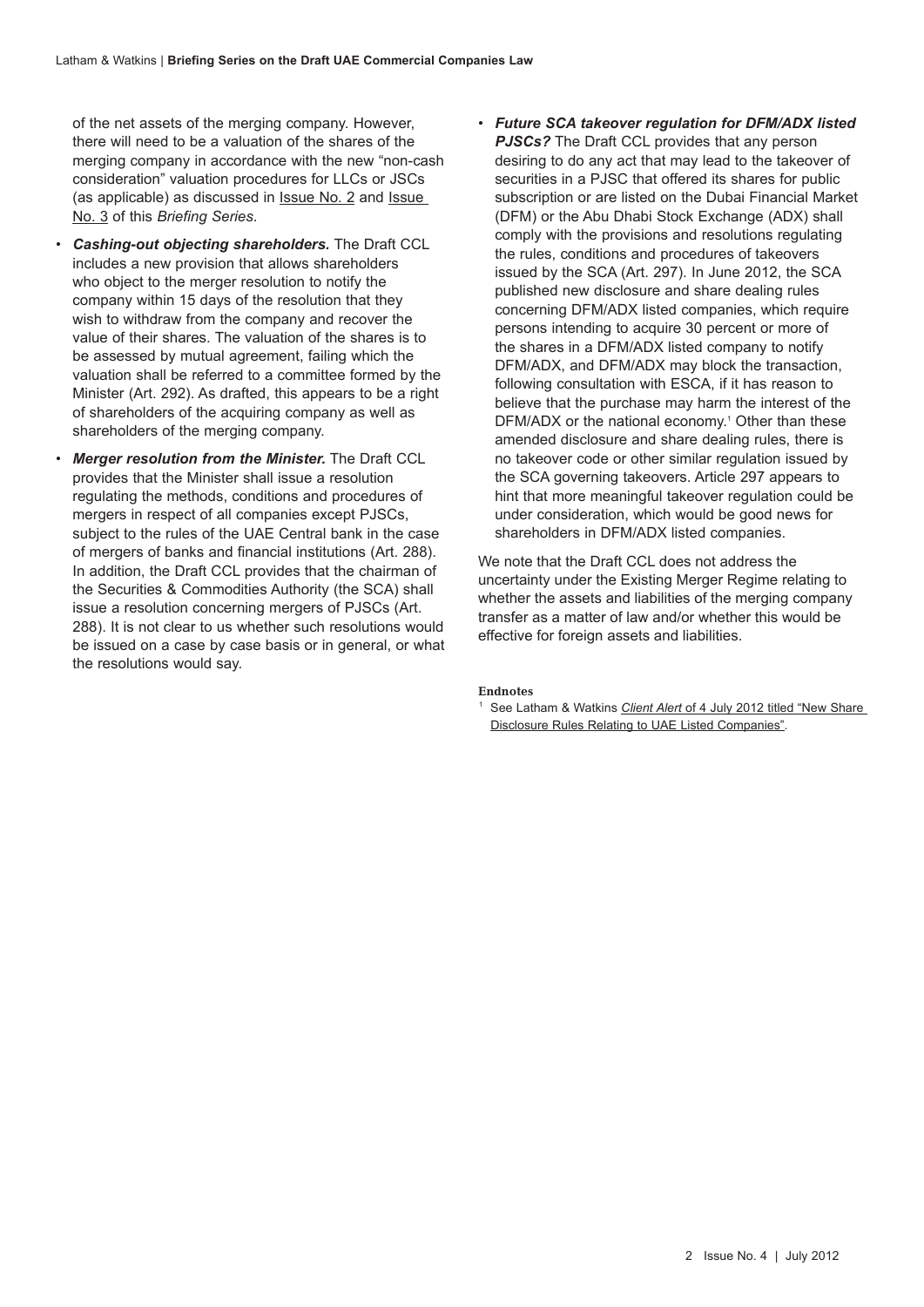If you would like any further information on the matters covered in this Issue No. 3, please contact one of the attorneys below.

 $\_$  ,  $\_$  ,  $\_$  ,  $\_$  ,  $\_$  ,  $\_$  ,  $\_$  ,  $\_$  ,  $\_$  ,  $\_$  ,  $\_$  ,  $\_$  ,  $\_$  ,  $\_$  ,  $\_$  ,  $\_$  ,  $\_$  ,  $\_$  ,  $\_$  ,  $\_$  ,  $\_$  ,  $\_$  ,  $\_$  ,  $\_$  ,  $\_$  ,  $\_$  ,  $\_$  ,  $\_$  ,  $\_$  ,  $\_$  ,  $\_$  ,  $\_$  ,  $\_$  ,  $\_$  ,  $\_$  ,  $\_$  ,  $\_$  ,

#### **Chris Lester**

+971.2.813.4825 chris.lester@lw.com Abu Dhabi

#### **Charles Fuller**

+971.4.704.6328 charles.fuller@lw.com Dubai

### **Jade Laktineh**

+971.2.813.4822 jade.laktineh@lw.com Abu Dhabi

#### **Saad Khanani**

+971.2.813.4821 saad.khanani@lw.com Abu Dhabi